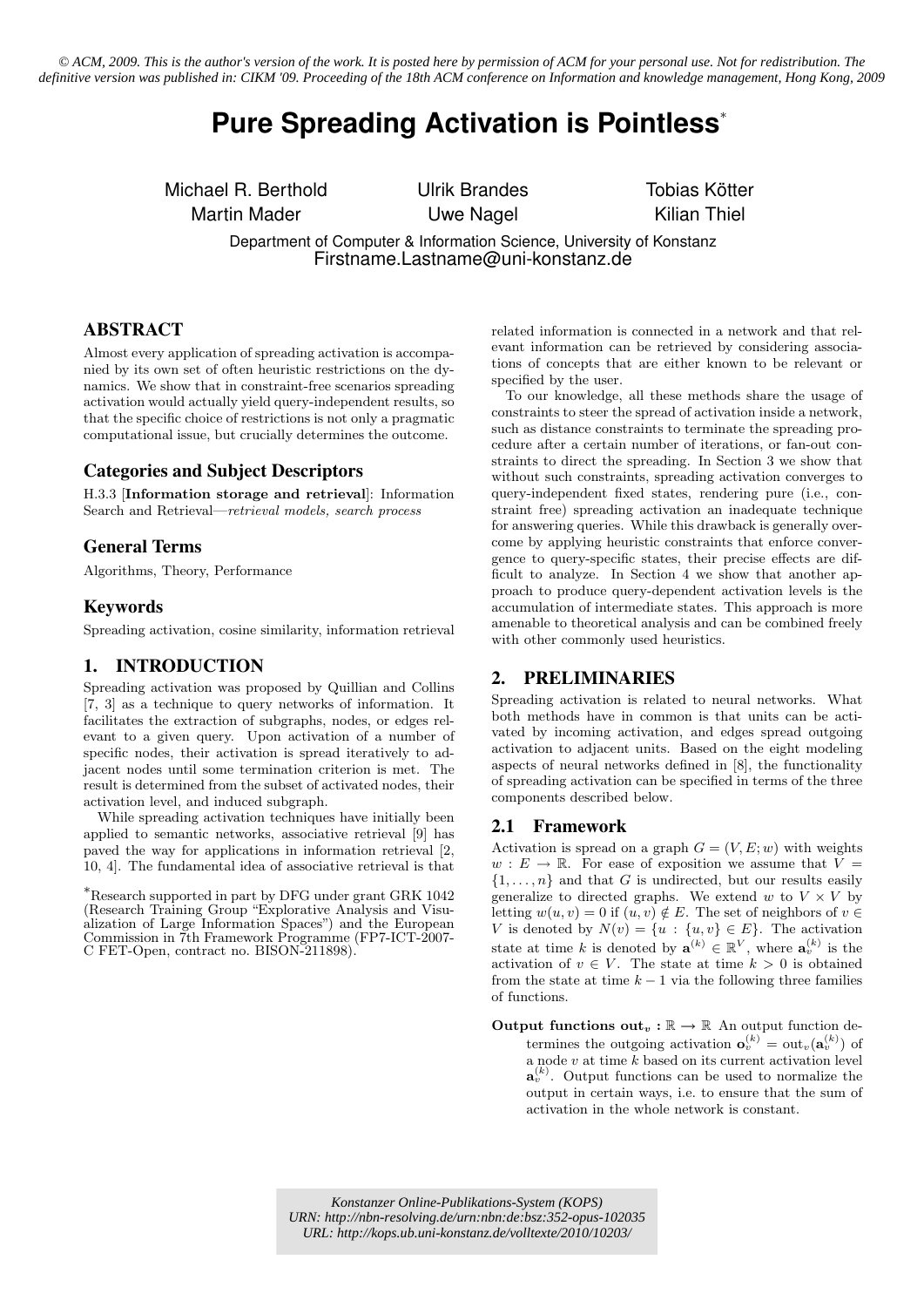- Input functions  $\text{in}_v : \mathbb{R}^n \to \mathbb{R}$  An input function aggregates incoming activation of a node  $v$  and defines its input  $\mathbf{i}_v^{(k)} = \text{in}_v(\mathbf{o}^{(k-1)})$  at time k. A prototypical choice is the total weighted output activation of all neighbors, in<sub>v</sub> $(\mathbf{o}^{(k-1)}) = \sum_{u \in N(v)} \mathbf{o}_u^{(k-1)} w(u, v)$ .
- Activation functions  $\text{act}_v : \mathbb{R} \to \mathbb{R}$  An activation function determines the level  $\mathbf{a}_v^{(k)} = \text{act}_v(\mathbf{i}_v^{(k)})$  of activation resulting from the input, and thus in particular whether a node is activated, i.e. whether its activation will be spread in the next iteration. At this point nonlinearity is often introduced into the system, e.g., using sign, threshold, or sigmoid functions.

The initial state  $\mathbf{a}^{(0)}$  is usually defined by activating those nodes that represent the query. An activation spreads across incident edges to adjacent nodes and activates these nodes as well. The process is usually terminated after a fixed number of iterations, activation of a given number of nodes, or similar criteria. The query response is determined from the subgraph induced by activated nodes. Often the desired form of result in information retrieval is a ranking of the nodes obtained from their final output activation (henceforth simply referred to as the activation).

#### 2.2 Linear Standard Scenario

The general framework is most commonly instantiated with a linear input function and the identity function for activation and output. In this scenario, the spreading activation process is conveniently described in matrix notation. Given a graph  $G = (V, E; w)$  and an activation vector  $\mathbf{a}^{(k-1)}$ , the next activation step yields  $\mathbf{a}_{v}^{(k)} = \sum_{u \in N(v)} w(u, v) \cdot \mathbf{a}_{u}^{(k-1)}$ for all  $v \in V$ . With the weight matrix  $W \in \mathbb{R}^{n \times n}$  defined by  $(W)_{uv} = w(u, v)$  (recall that  $w(u, v) = 0$  if  $(u, v) \notin E$ ), a single iteration can be stated compactly as  $\mathbf{a}^{(k)} = W \mathbf{a}^{(k-1)}$ , and therefore

$$
\mathbf{a}^{(k)} = W^k \mathbf{a}^{(0)} \ . \tag{1}
$$

#### 2.3 Constraints

In addition to termination criteria, the following heuristic constraints are common [4]:

Distance constraints: activation decreases with distance from initially activated nodes and finally stops at a certain distance, with the argument that the strength of the relation decreases with their semantic distance.

Fan-out constraints: nodes of high out-degree are not activated to avoid excessive spreading.

Path constraints: activation spreads across preferential paths that reflect specific inference rules.

Activation constraints: to avoid the activation of all nodes that receive activation at all, a threshold function can be applied. In this case a certain degree of input activation is required to activate the node.

Crestani [4] argues that constraints are necessary, because pure (constraint-free) spreading activation has three serious drawbacks:

- 1. Activation spreads over the entire network.
- 2. Semantics of relations, represented as edge labels can hardly be interpreted and considered.
- 3. The implementation of an inference procedure based on the semantics of relations (edge labels) is difficult.

We show that the standard approach described above exhibits a crucial fourth drawback, namely convergence to a single query-independent state.

# 3. QUERY INDEPENDENCE

From Eq. (1) it is obvious that pure linear activation spreading corresponds to power iteration with matrix W. From the Perron-Frobenius Lemma it is well known (see, e.g., [5]) that power iteration converges to the unique (up to scaling) principal eigenvector of  $W$ , if  $W$  is irreducible and aperiodic. or, in graph terminology, G is connected and not bipartite. These conditions are most often fulfilled in information retrieval scenarios.

The absolute value of the largest eigenvalue of  $W$  is called the spectral radius,  $\rho(W)$ . In network analysis, its associated eigenvector is commonly known as eigenvector centrality [1]. Its entries are guaranteed to have the same sign and induce a reasonable ranking reflecting a global notion of each node's importance in the graph structure.

Consequently, after a sufficient number of iterations, the activation vector will approach eigenvector centrality. While this may actually be a reasonable default answer, it is not at all related to the query.

# 4. AVOIDING QUERY INDEPENDENCE

Clearly, query-independence is not desirable in information retrieval. While the constraints used in typical applications of spreading activation avoid this problem, their effects are difficult to assess theoretically.

## 4.1 Iteration with Memory

To avoid query independence we pursue a different approach here. The iterations are modified to take more than just the directly preceding state into account. Thereby the intermediate states following the initial state (the query) are able to influence the final result. Three seemingly natural such attempts are discussed below.

#### *Accumulation.*

A straightforward approach whereby the entire iteration history is taken into account is to define the final activation as the sum of all intermediate states. While the iteration converges, the sum of intermediate states will not unless we introduce a vanishing series of weights. Hence consider the accumulated activation

$$
\mathbf{a}^* = \sum_{k=0}^{\infty} \lambda(k) \cdot \mathbf{a}^{(k)} = \left(\sum_{k=0}^{\infty} \lambda(k) W^k\right) \mathbf{a}^{(0)},
$$

where  $\lambda(k)$  is a decay function ensuring convergence.

Note that choosing  $\lambda(k) = \alpha^k$  for a constant  $\alpha > 0$  yields a variant of another well-known centrality index: Katz' status [6] is defined as  $c_{\text{Katz}}(W) = \sum_{k=1}^{\infty} (\alpha W^T)^k 1$ , where 1 is the vector of all ones and  $\alpha < \rho(W)^{-1}$  guarantees convergence. The status attribution matrix  $\sum_{k=1}^{\infty} (\alpha W^T)^k$  thus equals  $\sum_{k=1}^{\infty} \lambda(k)W^k$  and our accumulated activation  $\mathbf{a}^*$  can be interpreted as a global importance ranking biased by a query-defined  $\mathbf{a}^{(0)}$ .

Usually,  $n$  is large and  $W$  is sparse, so that precomputing the fully populated limit matrix is prohibitive. The computation can nevertheless be accelerated by noting that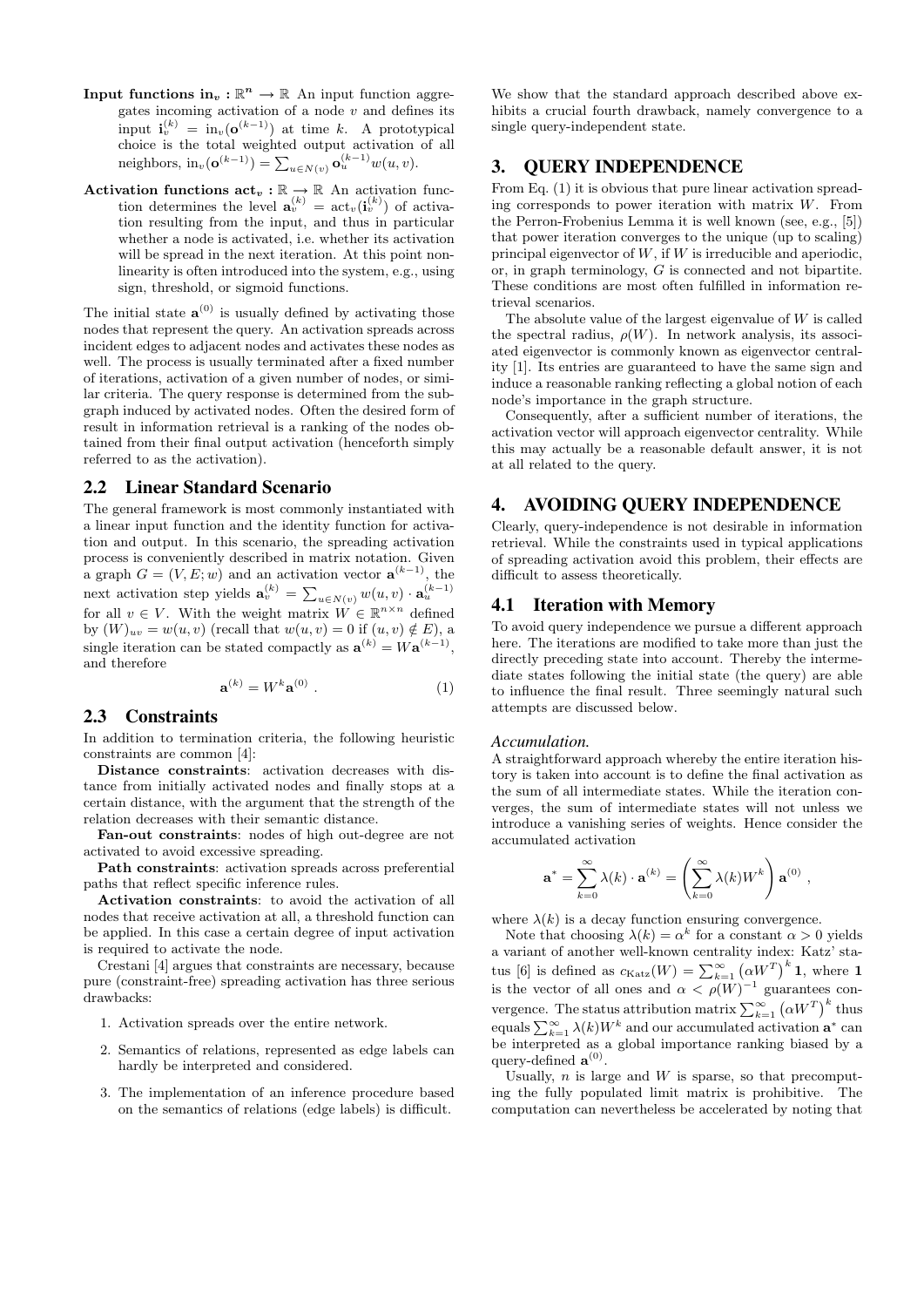$\mathbf{a}^* = (I - \alpha W)^{-1} \mathbf{a}^{(0)}$  and applying methods for sparse matrix inversion.

# *Activation renewal.*

A seemingly different approach is the constant renewal of the initial activation as in  $\mathbf{a}^{(k)} = \mathbf{a}^{(0)} + W \mathbf{a}^{(k-1)}$ . Recursive substitution shows, however, that  $\mathbf{a}^{(k)} = \left(\sum_{i=0}^{k} W^{i}\right) \mathbf{a}^{(0)}$ , therefore this is actually the special case  $\lambda(k) = 1$  of the previous approach, and convergence is guaranteed only for  $\rho(W) < 1.$ 

#### *Inertia.*

A frequently applied smoothing method adds inertia to an iteration process by partially retaining the previous state as in  $\mathbf{a}^{(k)} = \mathbf{a}^{(k-1)} + W \mathbf{a}^{(k-1)}$  or in closed form  $\mathbf{a}^{(k)} =$  $(I+W)^{k}\mathbf{a}^{(0)}$ . We are thus only modifying the influence weight matrix in a way that corresponds to adding self loops of unit weight to each node. Consequently, the final activation is an eigenvector corresponding to the dominant eigenvalue of  $I + W$ , and therefore continuous to be the principal eigenvector of  $W$ . This is because adding  $I$  adds one to every eigenvalue without changing the associated eigenvectors. Moreover, convergence of power iteration may be slowed down, as the ratio of the largest and second-largest absolute eigenvalue may be reduced. On the other hand, the potential problem of bipartiteness is avoided.

#### 4.2 Normalization

Of the approaches above, accumulation turned out to be the only candidate worth investigating, since the final ranking of inertia is equal to that of pure spreading activation and the convergence of activation renewal is not guaranteed. Choosing an appropriate decay function, however, is difficult. Even for  $\lambda(k) = \alpha^k$  we need to know the spectral radius  $\rho(W)$  for a reasonable choice of  $\alpha$ .

In contrast, accumulating normalized activation vectors is much easier, because a converging series is obtained for any  $\alpha \in (0, 1)$ , and it is indeed appropriate to normalize the total activation after each iteration to avoid numerical problems during power iteration.

Consider therefore the normalized power iteration  $\mathbf{a}^{(k)} =$  $W{\bf a}^{(k-1)}/\|W{\bf a}^{(k-1)}\|$ , and assume that  $\|\cdot\|$  is the  $l_2$  norm (our arguments apply to other norms as well). The following theorem implies that the normalized iteration not only simplifies the choice of a decay function for accumulation, but also removes the need for conditions on W.

THEOREM 1. Given any matrix  $W \in \mathbb{R}^{n \times n}$  and  $\alpha \in [0, 1)$ , a vector  $\mathbf{a}^* \in [-(1-\alpha)^{-1}, (1-\alpha)^{-1}]^n$  exists such that

$$
\mathbf{a}^* = \lim_{m \rightarrow \infty} \sum_{k=0}^m \alpha^k \mathbf{a}^{(k)} \text{ with } \mathbf{a}^{(k)} = \frac{W \mathbf{a}^{(k-1)}}{\|W \mathbf{a}^{(k-1)}\|}
$$

PROOF. Since  $\|\mathbf{a}^{(k)}\| = 1$ ,  $|\mathbf{a}_i^{(k)}| \leq 1 \ \forall i \in V$ . Therefore  $\mathbf{a}_i^* \le \sum_{k=0}^{\infty} \alpha^k = (1 - \alpha)^{-1}$  and  $\mathbf{a}_i^* \ge -\sum_{k=0}^{\infty} \alpha^k = -(1 - \alpha)^{-1}$ . Since  $\lim_{k \to \infty} \alpha^k \mathbf{a}_i^{(k)} = 0$  this concludes the proof.

## 5. ALTERNATING COSINE SIMILARITY

As an illustrative application we consider relatedness queries in a database of term-document relationships. The example is also interesting because it renders iterated cosine similarity a special case of spreading activation.

#### 5.1 Scenario

Consider a graph  $G = (V, E; w)$  in which the nodes  $V =$  $D \oplus T$  are partitioned into documents D and terms T. Edges  $E = \{\{d, t\} : d \in D, t \in T, w(d, t) > 0\}$  with weights  $w: D \times T \to \mathbb{R}_{\geq 0}$  describing the relations between documents and terms. A common choice would be tf-idf (term frequency, inverse document frequency) values. Without loss of generality, we assume that G is connected.

As noted in [11], spreading activation can be instantiated for this bipartite network in such a way that activation after a single step is equal to the standard cosine similarity measure between a virtual query document and all documents in the network. This is achieved by defining a spreading function for each class of the bipartition as follows.

Let every iteration consist of two phases, one in which documents activate terms, and another in which terms activate documents. The spreading function for terms in  $T$  is a normalized weighted sum of document activations,

$$
\mathbf{a}_t^{(k)} = \frac{\sum\limits_{d \in N(t)} \mathbf{a}_d^{(k-1)} w(d,t)}{\left(\sqrt{\sum\limits_{d \in N(t)} w(d,t)^2} \cdot \|\mathbf{a}_d^{(k-1)}\|\right)}.
$$

The activation of documents is updated analogously, but by using term activations from within the same iteration,

$$
\mathbf{a}_{d}^{(k)} = \frac{\sum\limits_{t \in N(d)} \mathbf{a}_{t}^{(k)} w(d, t)}{\left(\sqrt{\sum\limits_{t \in N(d)} w(d, t)^{2}} \cdot \|\mathbf{a}_{t}^{(k)}\|\right)}.
$$

Given a set of query terms  $d_q$  (which may be seen as a virtual document representing the query terms), let  $\mathbf{d}_q$  be the corresponding normalized term-vector space representation. That is  $(\mathbf{d}_q)_t = 1/||\mathbf{d}_q||$ , if term t is part of the query and otherwise 0. Furthermore let  $\mathbf{d} = (w(d, t_1), \dots, w(d, t_{|T|}))^T$ be the vector representation of document  $d \in D$ . Then the cosine similarity of  $d_q$  to every document d in the network is calculated by activating the terms contained in  $d_q$ , i.e.  $\mathbf{a}_t^{(0)} := (\mathbf{d_q})_t$ , and spreading their activation to the documents. The above spreading functions are of course chosen such that  $\mathbf{a}_d^{(0)} = \cos(\mathbf{d}, \mathbf{d}_q)$ . When the next step is executed, i.e. the activation is spread from documents to terms, their new activation represents a new virtual document and after spreading this back to documents, their activation represents their cosine similarity to this new virtual document, and so on.

## 5.2 Analysis

.

Let  $W \in \mathbb{R}^{D \times T}$  be the weight matrix of G, i.e.  $(W)_{d,t} =$  $w(d, t)$  for all  $d \in D$  and  $t \in T$ . In addition, let  $W_D \in \mathbb{R}^{D \times T}$ be the *l*<sub>2</sub>-row-normalization of *W*,  $(W_D)_{d,t} = w(d,t)/\|\mathbf{d}\|$ and let  $W_T \in \mathbb{R}^{T \times D}$  be the *l*<sub>2</sub>-row-normalization of its transpose,  $(W_T)_{t,d} = w(d, t)/\|\mathbf{t}\|$ , with t as the vector representing term  $t \in T$  analog to the document vectors. Furthermore, let  $\mathbf{a}_{D}^{(k)}$  and  $\mathbf{a}_{T}^{(k)}$  denote the activation of documents and terms after  $k$  iterations. In matrix-vector notation, the above spreading functions become  $\mathbf{a}_{D}^{(k)} = W_D \cdot \mathbf{a}_{T}^{(k)}/\|\mathbf{a}_{T}^{(k)}\|$ and  $\mathbf{a}_T^{(k)} = W_T \cdot \mathbf{a}_D^{(k-1)} / ||\mathbf{a}_D^{(k-1)}||$ . Combined this gives a